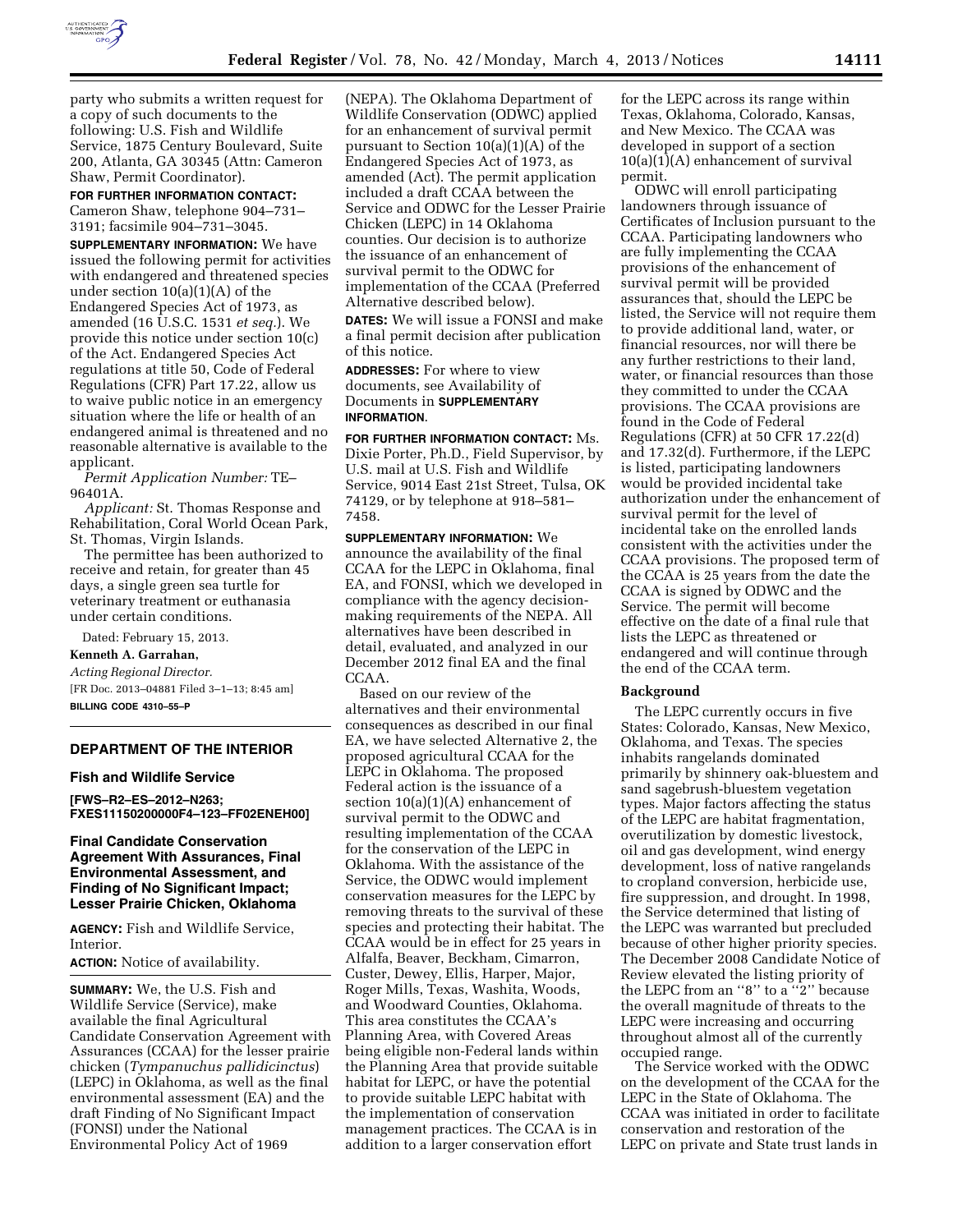Oklahoma. Expected conservation benefits for the LEPC from implementation of the conservation measures in this CCAA will be recognized through improved population performance. Specifically, this will entail expected increases in adult and juvenile survivorship, nest success, and recruitment rates.

Furthermore, LEPC conservation will be enhanced by providing regulatory assurances for participating landowners. With the issuance of the permit, the Service would provide assurances to ODWC and participating landowners that no additional conservation measures would be required beyond those specified in the CCAA should the species become listed in the future as long as ODWC and participating landowners implement and maintain the conservation measures specified in the CCAA in good faith through the duration of the CCAA. There will be a measure of security for participating landowners in the knowledge that they will not incur additional land use restrictions if the species is listed under the Act.

The ODWC has committed to guiding the implementation of the CCAA and requests issuance of the enhancement of survival permit in order to address the take prohibitions of section 9 of the Act should the species become listed in the future. The permit would authorize incidental take associated with implementation of conservation commitments and measures described in the CCAA and existing land uses, primarily agricultural operations, and other covered activities on the enrolled properties.

The Secretary of the Interior has delegated to the Service the authority to approve or deny a section  $(10)(a)(1)(A)$ permit in accordance with the Act. To act on ODWC's permit application, we must determine that the CCAA meets the issuance criteria specified in the Act and at 50 CFR 17.22 and 17.32. The issuance of a section (10)(a)(1)(A) permit is a Federal action subject to NEPA compliance, including the Council on Environmental Quality Regulations for Implementing the Procedural Provisions of NEPA (40 CFR 1500–1508). The draft CCAA and application for the enhancement of survival permit were not eligible for categorical exclusion under NEPA.

On June 25, 2012 (77 FR 37917), we issued a draft EA and requested public comment on our evaluation of the potential impacts associated with issuance of a permit for implementation of the CCAA and to evaluate alternatives, along with the draft CCAA. We included public comments and

responses associated with the draft EA and draft CCAA in an appendix to the final EA.

## **Purpose and Need**

The purpose of the CCAA is to conserve the ecosystems depended upon by the LEPC in such a way as to potentially preclude the need to list this species under the Act. This purpose, under the CCAA, would be accomplished through the voluntary involvement of participating landowners who are willing to protect, maintain, enhance, and develop the habitats necessary for the survival and conservation of LEPC within the planning area. The purpose of the permit is to provide assurances to ODWC and participating landowners that no additional conservation measures would be required beyond those specified in the CCAA should the species become listed in the future, as long as ODWC implements and maintains the conservation measures specified in the CCAA in good faith through the duration of the CCAA and associated permit. Should listing of the LEPC occur, the permit would authorize incidental take associated with implementation of conservation commitments and measures described in the CCAA, as well as existing land uses, primarily agricultural operations, and other covered activities on the enrolled properties.

The CCAA and permit are needed to protect and conserve the LEPC through reducing threats that this species faces while providing a mechanism to authorize incidental take of the LEPC, should it be listed pursuant to the Act, for the participating landowners who voluntarily enroll their property and continue conservation activities under the permit.

The Service identified key issues and relevant factors through public scoping, working with other agencies and groups, and reviewing comments from the public. We received 13 comments from eight responders during the public comment period. Three of the comments had reference to the draft EA and 10 referenced the CCAA. The Service's responses to comments are summarized in Appendix A of the final EA. We believe comments are addressed and reasonably accommodated in the final documents. No new significant issues arose following publication of the draft documents.

#### **Alternatives**

*Alternative 1 (No Action):* In the No Action Alternative, the Service would not approve the draft CCAA nor issue the associated section  $10(a)(1)(A)$ 

enhancement of survival permit. Therefore, a programmatic effort to reduce threats through enrollment of private landowners by ODWC that provides regulatory assurances through a section 10(a)(1)(A) permit of the Act and its implementing regulations, policy, and guidance for CCAAs would not be available. Individual actions and smaller efforts could be undertaken, but the major incentive for landowners to conserve a candidate species such as LEPC would not be in place. The No Action alternative provides the baseline for comparing the environmental effects of the preferred alternative.

*Alternative 2 (Preferred Alternative):*  Our selected alternative is the proposed CCAA, the preferred alternative, as described in the final EA, which provides for the issuance of a permit pursuant to section 10(a)(1)(A) of the Act to the ODWC for incidental take that is anticipated to occur as a result of implementing the CCAA as proposed. The preferred alternative will provide participating landowners, who voluntarily agree to implement conservation measures to restore and/or maintain suitable habitat for LEPCs on their property and manage their lands to remove threats to the LEPC, regulatory assurances that their conservation efforts will not result in future regulatory obligations in excess of those they agree to at the time they enter into the CCAA. Participating landowners must agree to implement a Wildlife Management Plan (WMP) developed by ODWC, which will include a list of conservation actions for the LEPC and its habitat. ODWC will enroll participating landowners under the CCAA through issuance of Certificates of Inclusion (CI), which will serve to link the individual site-specific WMPs to the programmatic CCAA and convey the regulatory assurances provided in the permit to the participating landowner. The CCAA conservation actions to be implemented or maintained are intended to conserve, restore, and/or enhance LEPC habitat so that progress toward sustainable population levels can occur. Implementation of these actions is also intended to reduce any unfavorable impacts to LEPC arising from the management and utilization of the enrolled lands. CI applications and the supporting ODWC-approved WMPs will address the improvements to be made, sources of funding, responsibilities for completion of improvements, a time frame, and a monitoring plan to assure the success of improvements. This alternative includes implementation of conservation measures to avoid and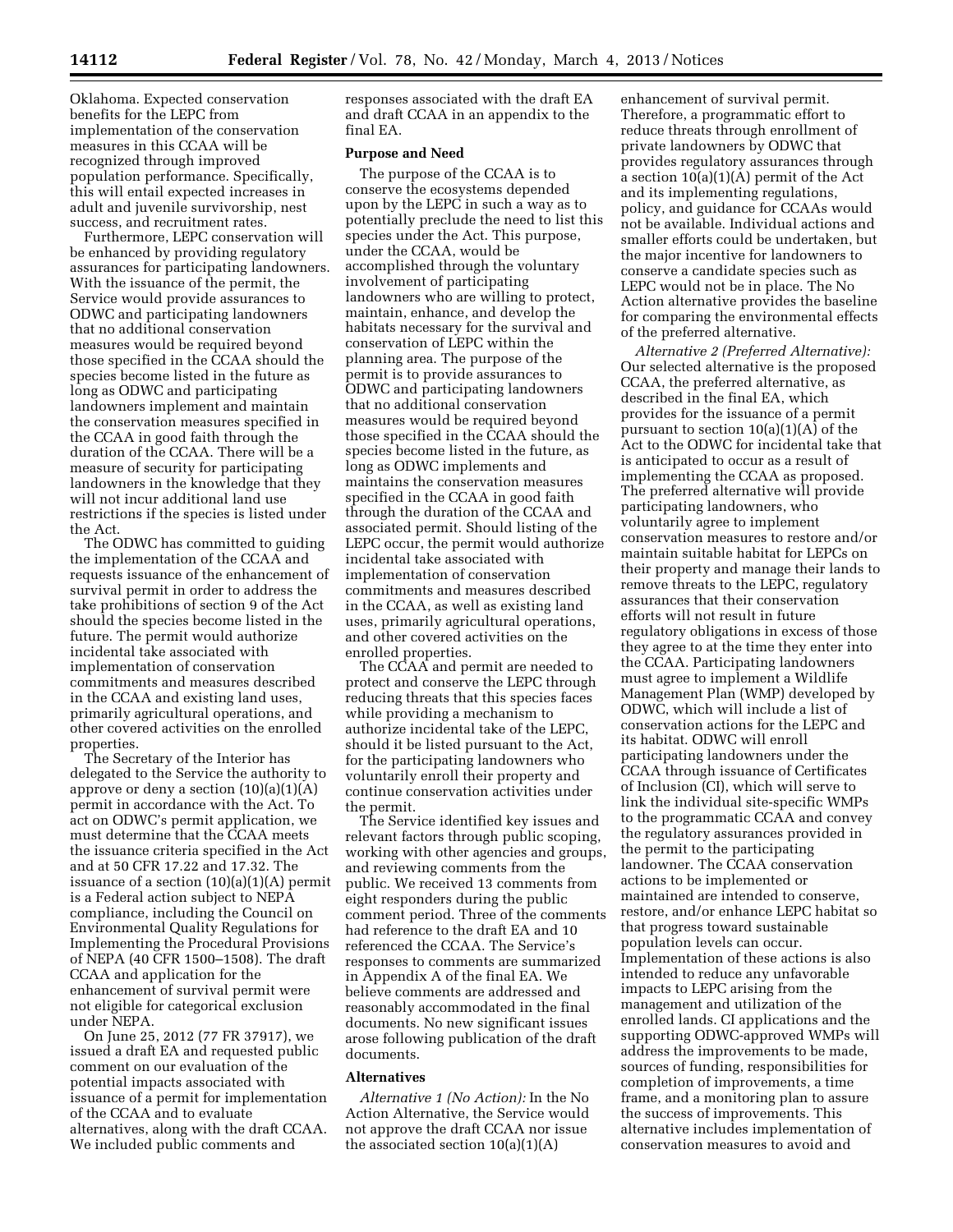minimize the potential incidental take of lesser prairie chicken to the maximum extent practicable.

## **Decision**

We intend to issue an enhancement of survival permit allowing ODWC to implement the preferred alternative (Alternative 2), as it is described in the final CCAA and EA. Our decision is based on a thorough review of the alternatives and their environmental consequences. Implementation of this decision entails the issuance of the permit, including all terms and conditions governing the permit. Implementation of this decision requires that ODWC adhere to the conservation measures specified in the CCAA in good faith through the duration of the CCAA and permit.

#### **Rationale for Decision**

We have selected the preferred alternative (Alternative 2) for implementation based on multiple environmental and social factors, including potential impacts to the LEPC, the benefits to the LEPC that are expected to be achieved through implementation of conservation actions and measures contained in the CCAA, and social and economic considerations. We did not choose the No Action Alternative, because, under it, a programmatic effort to reduce threats to the LEPC through enrollment of private landowners by ODWC that provides assurances through section  $10(a)(1)(A)$ of the Act and its implementing regulations, policy, and guidance for CCAAs would not be available. Individual actions and smaller efforts could be undertaken, but the major incentive for landowners to conserve a candidate species such as the LEPC would not be in place, and these smaller efforts would be incapable of providing comprehensive or comparable net benefits as compared to those under the preferred alternative.

In order for us to issue a permit, we must ascertain that the CCAA meets the issuance criteria set forth in 16 U.S.C.1539(a) $(2)(A)$  and  $(B)$ . In addition, we must determine that the applicant has met all issuance criteria for the permit contained in 50 CFR 17.22(d)(1) and 17.32(d)(1). We have made our determination based on the criteria summarized below:

*1. The taking will be incidental.* We find that the take of LEPC would be incidental to otherwise lawful activities. ODWC will implement the CCAA, and participating landowner activities will include implementation of conservation commitments and measures described in the CCAA and land uses, primarily

agricultural activities, on the enrolled properties. Incidental take authorized under the permit would be in the forms of harassment, harm, and mortality associated with the conservation (e.g., prescribed burning, prescribed grazing, upland wildlife habitat management, and conservation cover) and monitoring activities necessary to implement the CCAA. Incidental take also is anticipated to occur on enrolled lands as a result of ongoing otherwise-lawful agricultural operations (e.g., crop cultivation and harvesting, livestock grazing, and farm equipment operation), recreational activities (e.g., hunting of other species, dog training, hiking, camping, vehicle use, viewing of LEPCs or other wildlife, and other similar activities), and limited construction (e.g., construction of a storage building/ barn; installation of overhead power lines to a house; or expansion, renovation, or rebuilding of a house).

*2. The CCAA complies with the requirements of the CCAA policy.* The ODWC has developed the CCAA and permit application pursuant to the requirements in the implementing regulations and the issuance criteria for a permit. Conservation benefits for the LEPC from implementation of the CCAA are expected in the form of avoidance of negative impacts; reduction of threats; and conservation, enhancement, and/or restoration of habitat intended to contribute to establishing or augmenting and maintaining viable populations of LEPCs in Alfalfa, Beaver, Beckham, Cimarron, Custer, Dewey, Ellis, Harper, Major, Roger Mills, Texas, Washita, Woods, and Woodward Counties. In addition, conservation of LEPCs would be enhanced by improving and encouraging cooperative management efforts between the ODWC, Service, and participating landowners who own, control, or influence LEPC habitat in Oklahoma. Also, this CCAA may be used as a model for CCAAs in other parts of the LEPC's range to encourage cooperative management and conservation.

*3. The probable direct and indirect effects of any authorized take will not appreciably reduce the likelihood of the survival and recovery in the wild of any species.* The Act's legislative history establishes the intent of Congress that this issuance criteria be identical to a regulatory finding of no ''jeopardy'' under section 7(a)(2) of the Act. As a result, issuance of this section  $10(a)(1)(A)$  permit was reviewed by the Service according to provisions of section 7 of the Act. In the Intra-Service Section 7 Conference Opinion, incorporated herein by reference, the Service concludes that issuance of a

permit will not jeopardize the continued existence of the LEPC or any other species. The taking associated with the implementation of the CCAA will be incidental to efforts associated with changes in land use practices and conservation actions for LEPCs in their historic range, and gathering important biological information necessary to continue conservation efforts for the species.

*4. Implementation of the terms of the CCAA is consistent with applicable Federal, State, and Tribal laws and regulations.* The Service is unaware of any law or regulation that would prevent the implementation of the CCAA and the accompanying permit. The permit will include conditions that revoke the take provisions of the permit if any applicable State, Federal, or tribal law or regulation is broken.

*5. Implementation of the terms of the CCAA will not be in conflict with any ongoing conservation programs for species covered by the permit.* The CCAA in Oklahoma for the LEPC furthers ongoing conservation activities for the species' conservation, and is essential in developing additional conservation agreements within the historic range of the LEPC. The Service, Bureau of Land Management, and non-Federal landowners developed a CCA and CCAA to implement similar conservation measures on Federal and non-Federal lands within seven counties in New Mexico. The Service, Texas Parks and Wildlife Department, and non-Federal landowners also have developed a CCAA to implement conservation measures on non-Federal Lands within 50 counties in Texas. This combined Oklahoma-Texas-New Mexico effort should provide conservation incentives and result in greater success in reducing threats and stabilizing the status of LEPC.

*6. The Applicant has shown capability for and commitment to implementing all of the terms of the CCAA.* The ODWC has shown the ability to administer the CCAA and work effectively with participating landowners to implement conservation commitments in the CCAA. The funding for implementation will come from several sources and will be in place prior to implementation. The ODWC will also have assistance from the Service, Natural Resource Conservation Service, LEPC experts, and stakeholders in determining the conservation priorities. Based on conservation measures described in the CCAA, the Service does not expect any circumstances to occur that would preclude the Applicant's funding and implementation of the CCAA.